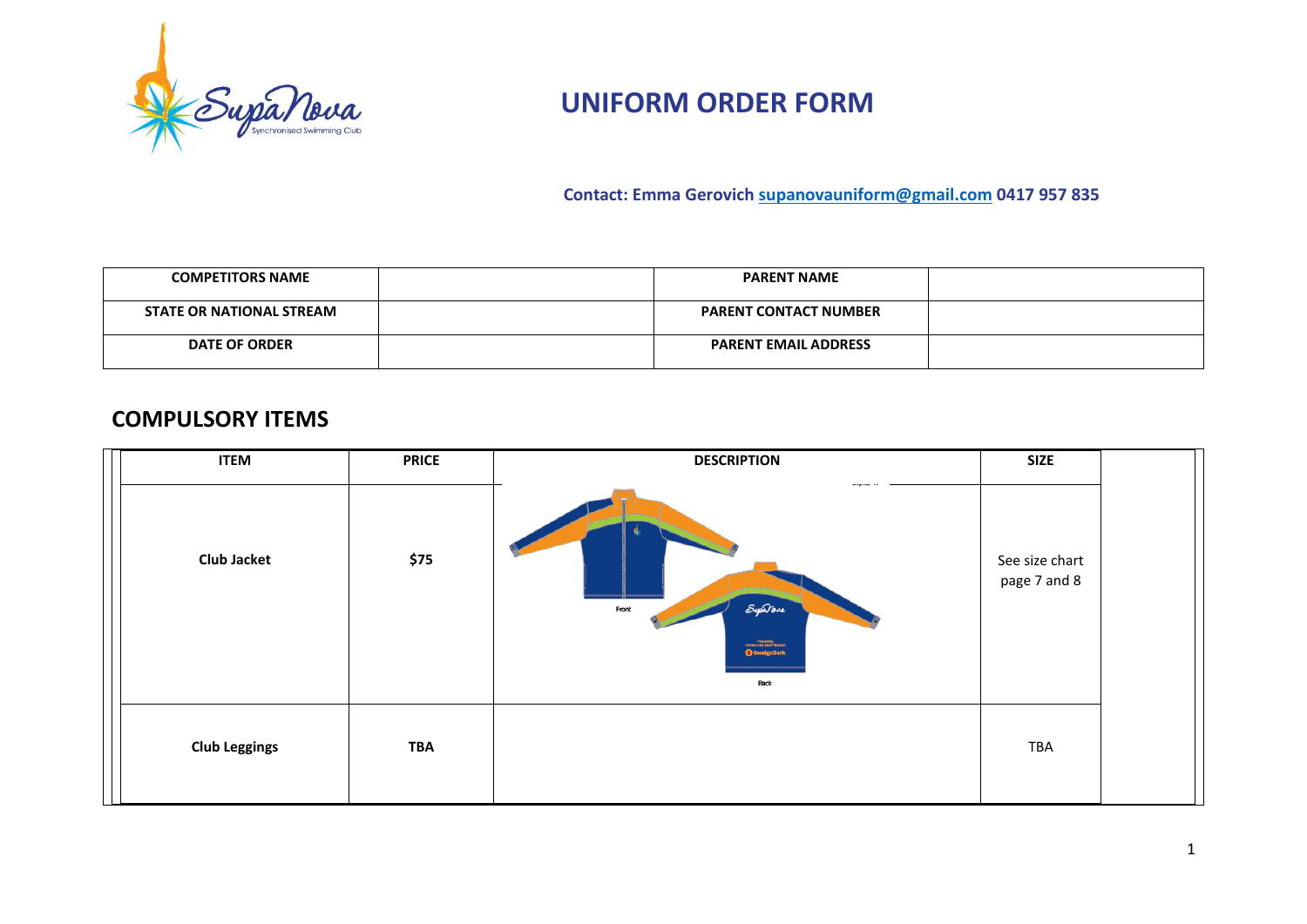

|                     |      | Picture to be attached   |                                  |  |
|---------------------|------|--------------------------|----------------------------------|--|
| <b>Club Bathers</b> | \$85 |                          | See size chart<br>page 11        |  |
| <b>Club Polo</b>    | \$45 | ypanova<br>Front<br>Back | See size chart<br>page 12 and 13 |  |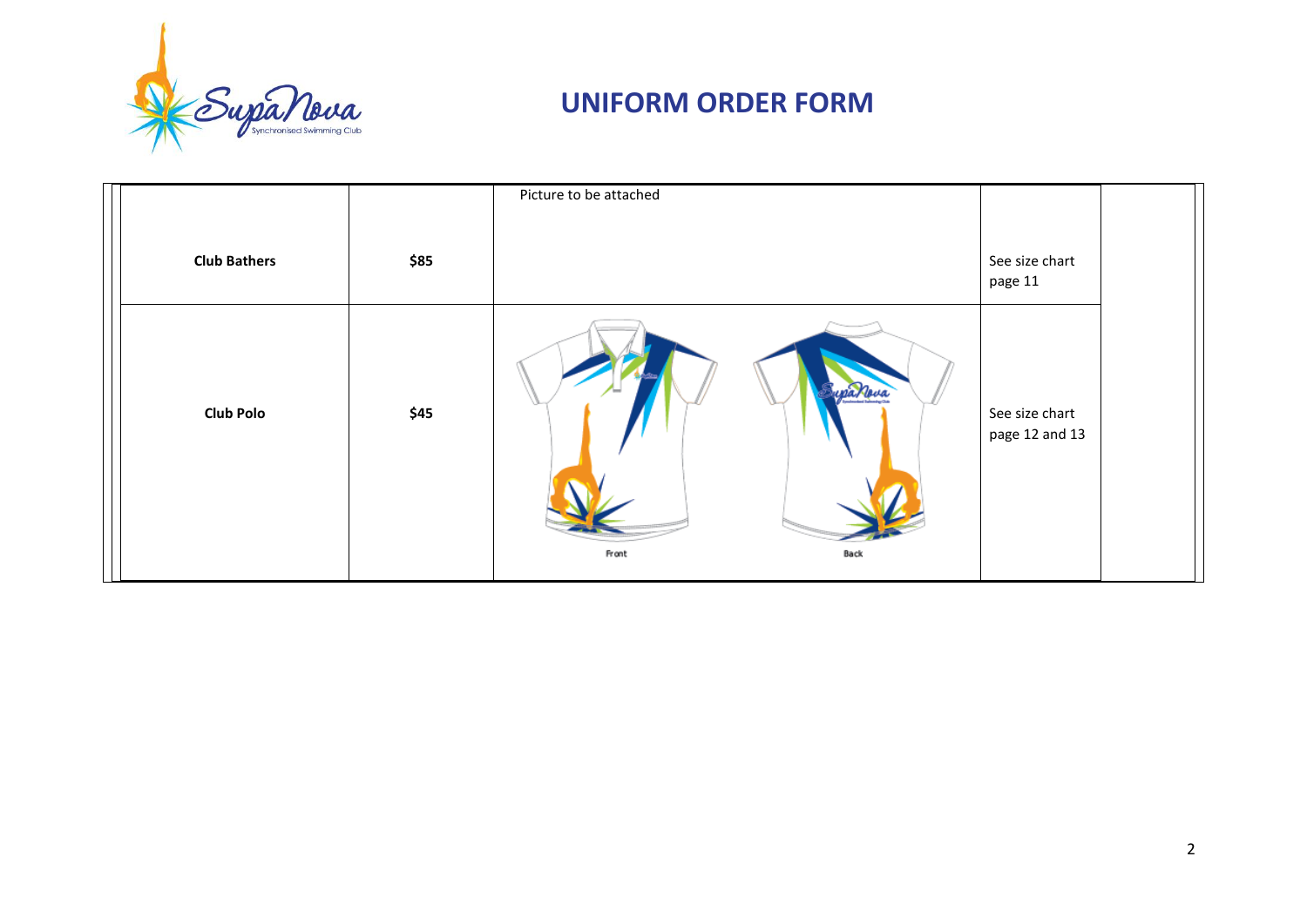

| <b>Club Backpack</b><br>Note: All backpacks can be<br>embroidered with the<br>competitor's name on the flap by<br>the Club at the competitor's<br>expense. | Max \$100<br>\$10<br>**to be<br>embroidered by<br>the Club only** | Supa nouv<br><b>KAZIA</b><br>ENGINE                                                                                                                                                                                                                                                                                                                                                                                                                                                                                                                                                                                                          | One size |  |
|------------------------------------------------------------------------------------------------------------------------------------------------------------|-------------------------------------------------------------------|----------------------------------------------------------------------------------------------------------------------------------------------------------------------------------------------------------------------------------------------------------------------------------------------------------------------------------------------------------------------------------------------------------------------------------------------------------------------------------------------------------------------------------------------------------------------------------------------------------------------------------------------|----------|--|
| <b>Club Swim Cap</b><br>** can be purchased at any time<br>from portal shop**                                                                              | \$15                                                              | Sticone Cap<br>Silicane Ca<br>Leh/Sice 1<br>Right Asda 2<br><b>Crip Color</b><br>Printing Colour<br>: White - W1<br>: RUS Y9 / ISE U20 (Yellow) / PMS 108C<br>: RUS 03 / ISE B3T (Orange) / PMS 151C<br>: RUS G0 / ISE B55 (Noon Green) / PMS 368C<br><b>Cap Celor</b><br>Printing Colour<br>White-W1<br>: PRIS '107<br>: RIS '107 ISI 828 (Yulkav) i PRIS 1980<br>: RIS OS / ISI 837 (Omnge) / PMS 1510<br>: RIS OS / ISI 835 (Neon Green) / PMS 3560<br>; RIS 80 / ISI 865 (Royal Grae) / PMS 2870<br>: RIS 80 / ISI 865 (Royal Grae) / PMS 2870<br>: RIS BO / B64 (Light Blue) / PMS 2025C<br>: RIS BG / \$51 B65 (Royal Blue) / PMS 267C | One size |  |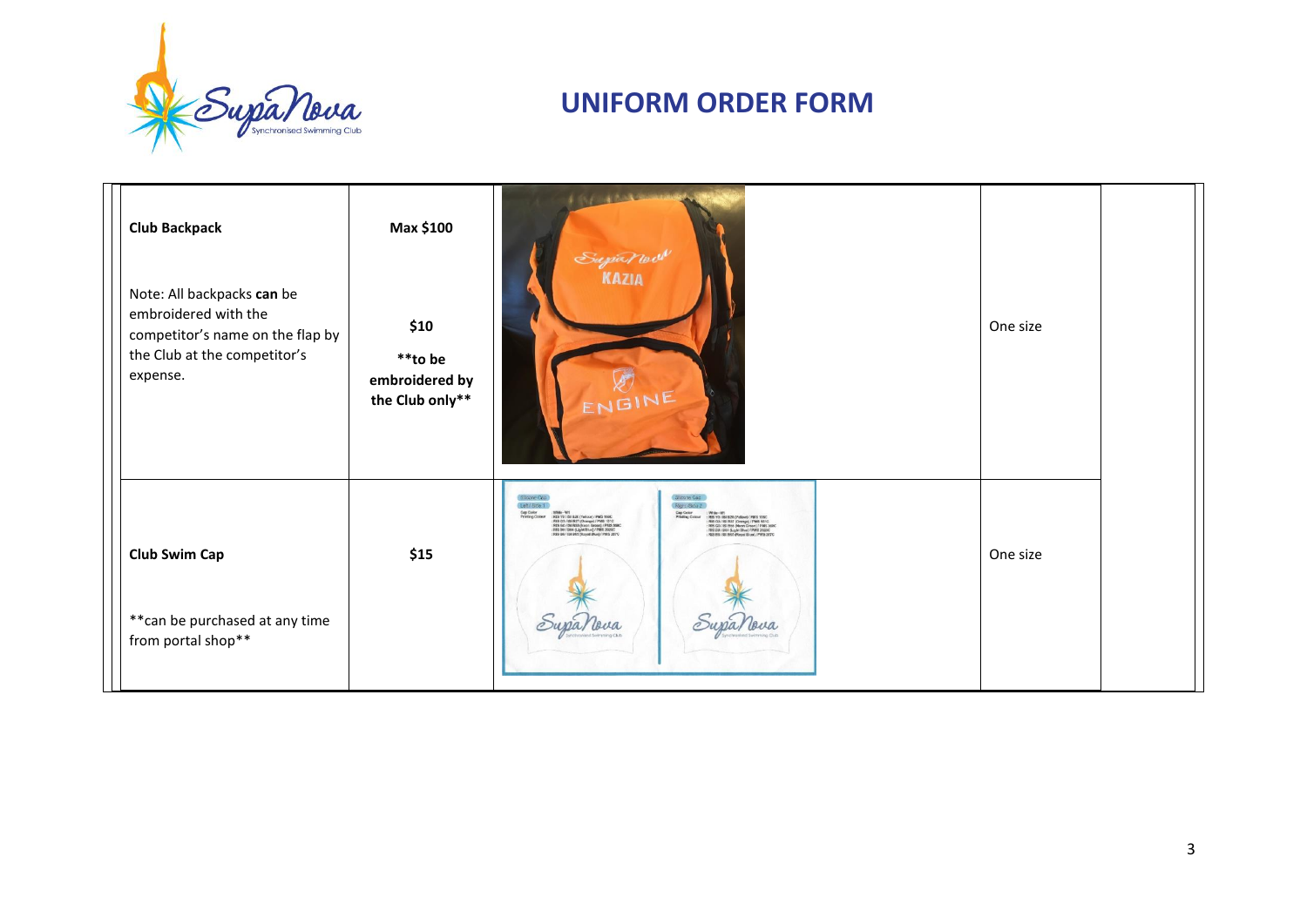

| <b>White Swim Cap</b><br>** can be purchased at any time<br>from the portal shop**                                                       | \$10 | <b>Reserve</b>     | One size |  |
|------------------------------------------------------------------------------------------------------------------------------------------|------|--------------------|----------|--|
| Nose clip<br>** can be purchased at any time<br>from the portal shop**<br>**a minimum of 3 nose clips are<br>required for competitions** | \$6  | Small/medium/large |          |  |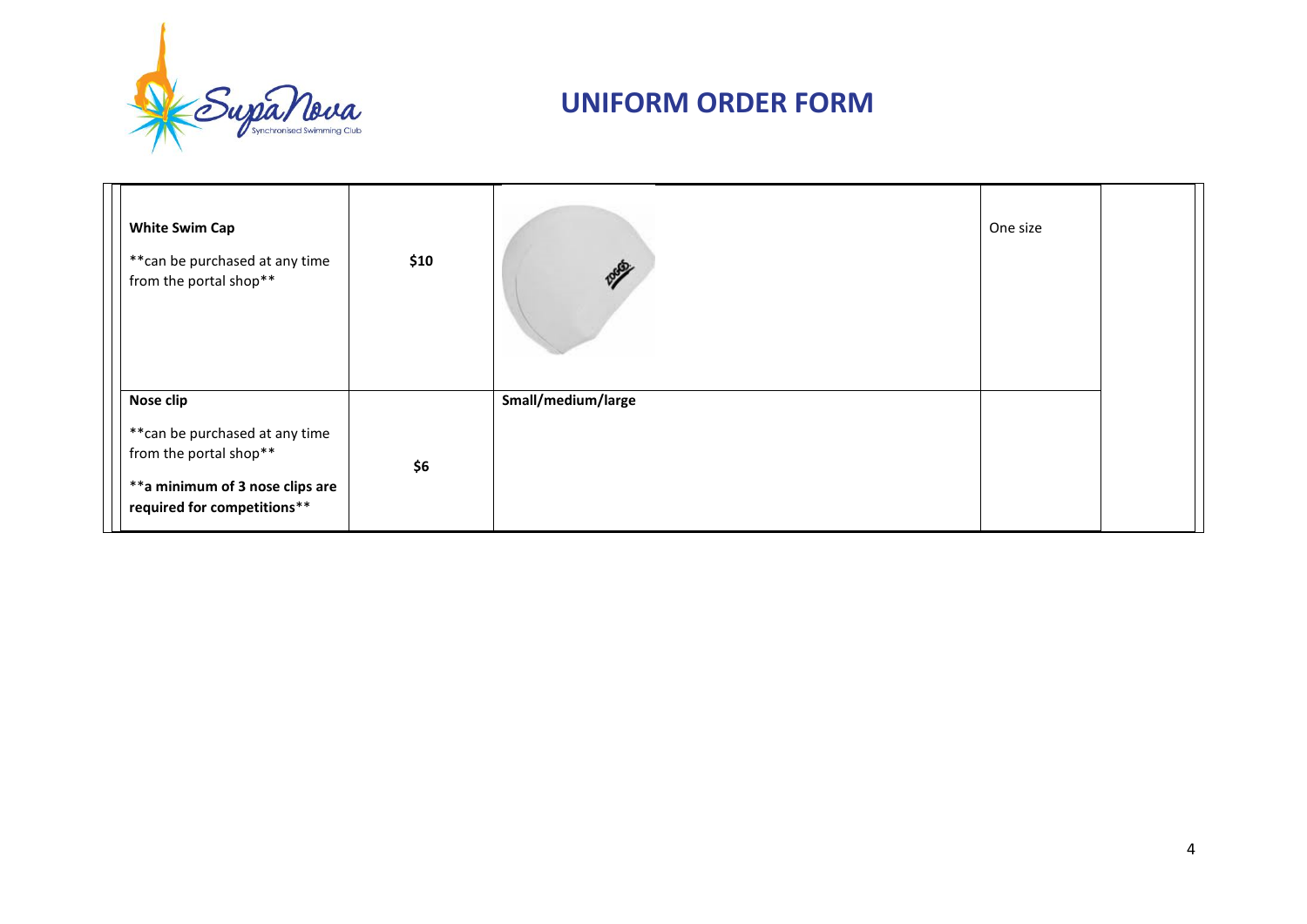

#### **OPTIONAL ITEMS**

| <b>ITEM</b>       | PRICE  | DESCRIPTION                                                                                                     | SIZE                   |
|-------------------|--------|-----------------------------------------------------------------------------------------------------------------|------------------------|
| <b>Club Towel</b> | \$25   |                                                                                                                 | One size               |
| <b>Club Parka</b> | $$125$ | SUPANOVA PARKA VISUAL - ROYAL BLUE WITH ORANGE LINING<br>Logo & Name<br>on front<br>Large logo on back<br>$-22$ | See size chart page 14 |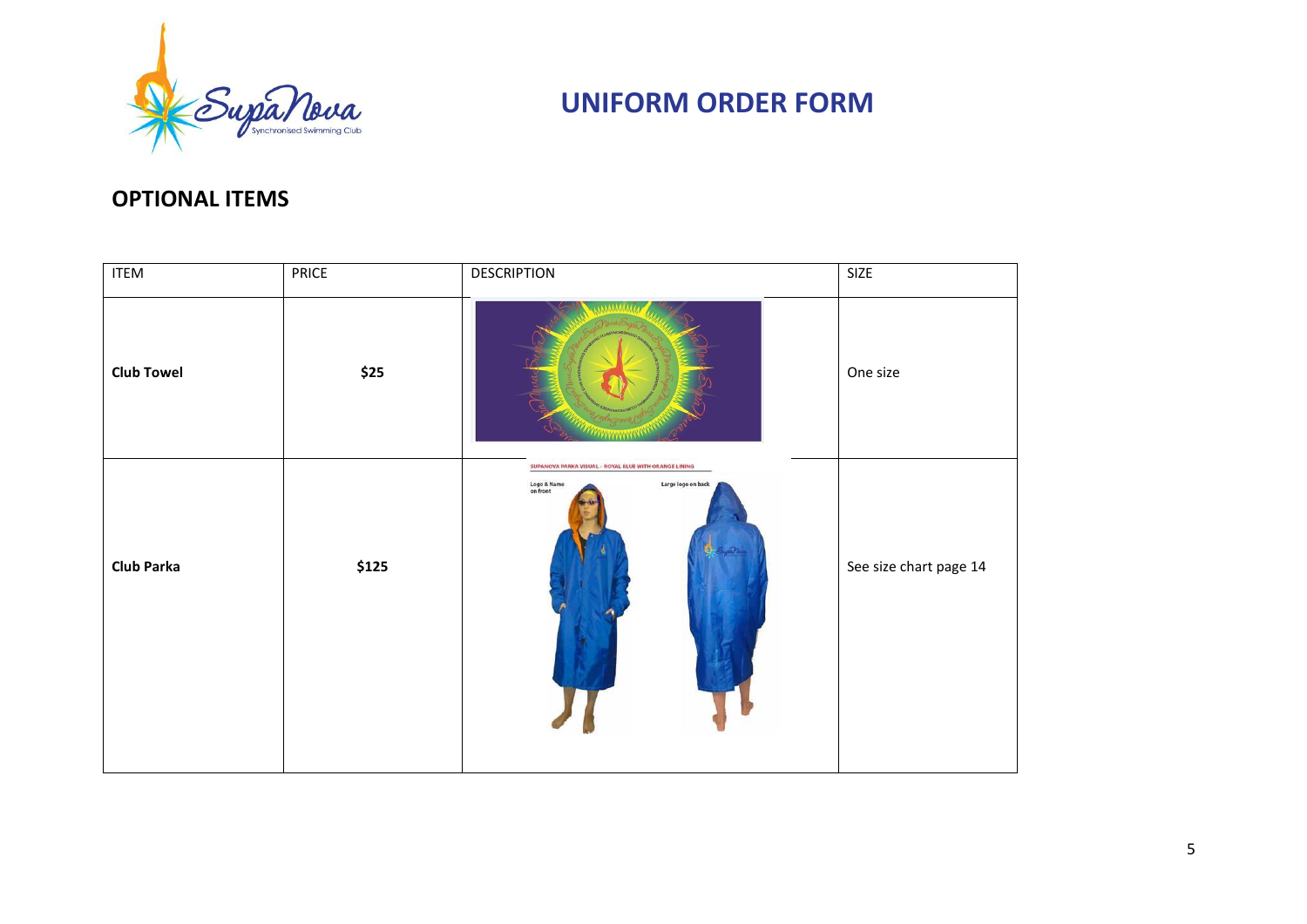



#### **UNIFORM ORDER DISCLAIMER:**

I understand that there are **no** returns or exchanges allowed on any uniform items including tracksuit, bathers, polos, backpacks, towel or parkas. These items are specifically sized and ordered for each competitor.

I have ensured all sizes are verified to each individual sizing chart or the competitor has physically trialled a garment. That is, I have ensured that the polo shirt is sized to the polo shirt size chart and the tracksuit jacket to the tracksuit jacket size chart, etc. I am aware that the size charts are different and do not correspond. I confirm I have asked for assistance where required.

I am aware that is a different size is required once ordered, I can placed the incorrectly sized item in the 2<sup>nd</sup> box for resale (as a new item with tags) and reorder the correct size via the uniform order form.

I am aware that all items will be invoiced on our monthly Supanova account and which will be paid within 14 days of receipt as requested.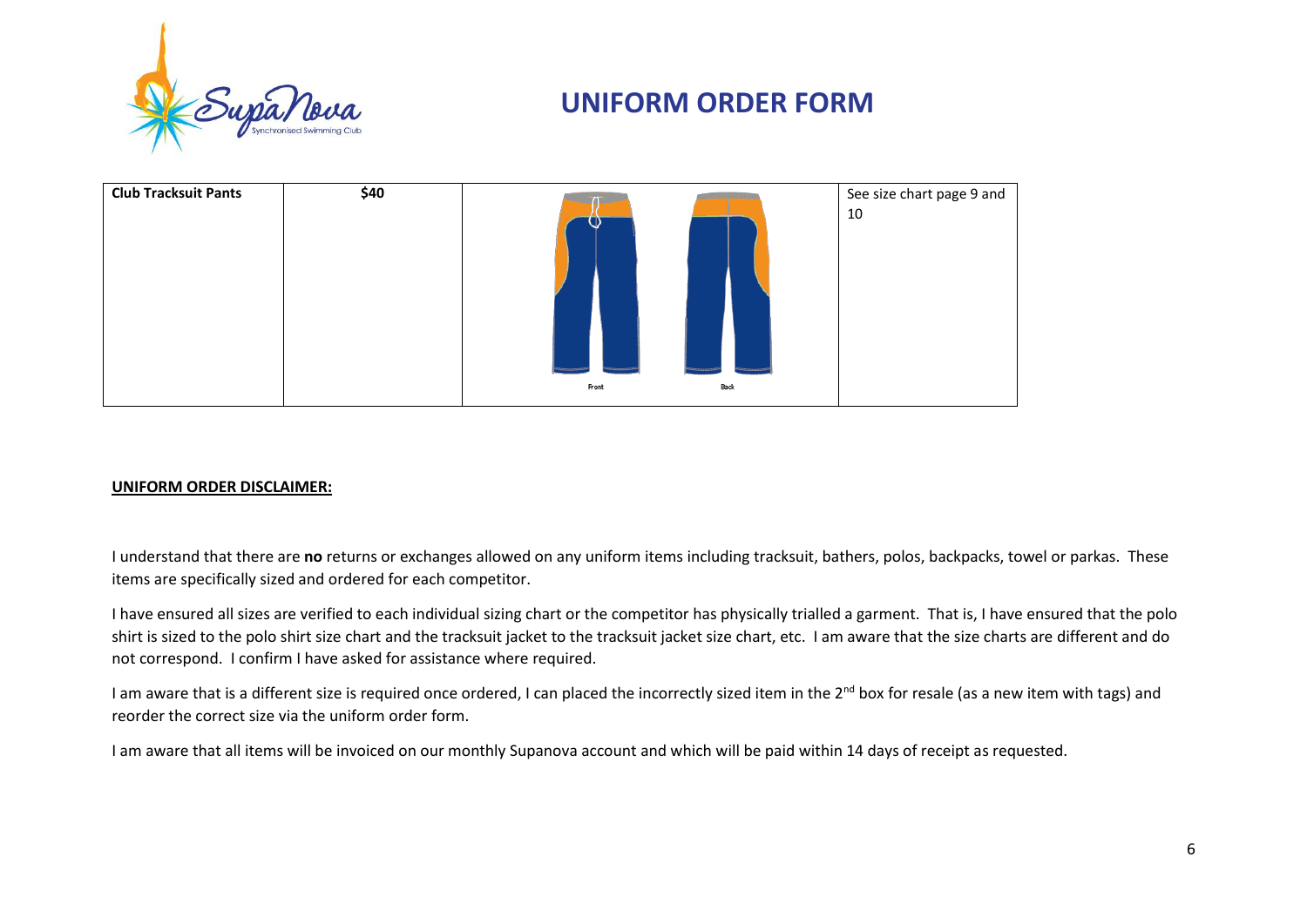

### **CLUB TRACK SUIT SIZING CHART – Unisex Youth Jacket**



| Measurements in cms   |           |           |    |            |            |                  | Tolerance +/- 1.0 cms |
|-----------------------|-----------|-----------|----|------------|------------|------------------|-----------------------|
|                       | <b>4Y</b> | <b>6Y</b> | 8Y | <b>10Y</b> | <b>12Y</b> | <b>14Y</b>       | <b>16Y</b>            |
| A. SHOULDER           | 41        | 42        | 44 | 46         | 47         | 48               | 50                    |
| <b>B. HALF CHEST</b>  | 43        | 45        | 47 | 49         | 51         | 53               | 55                    |
| C. HALF HEM           | 40        | 42        | 44 | 46         | 48         | 50               | 52                    |
| <b>D. CENTRE BACK</b> | 55        | 57        | 59 | 61         | 63         | 65               | 67                    |
| E. SLEEVE LENGTH      | 55        | 56        | 57 | 58         | 59         | 60               | 61                    |
| F. SLEEVE OPENING     | 8         | g         | 8  | a          | 10         | 10 <sup>10</sup> | 10                    |

**Note: The measurements are the actual measurements of the jacket when laid flat.**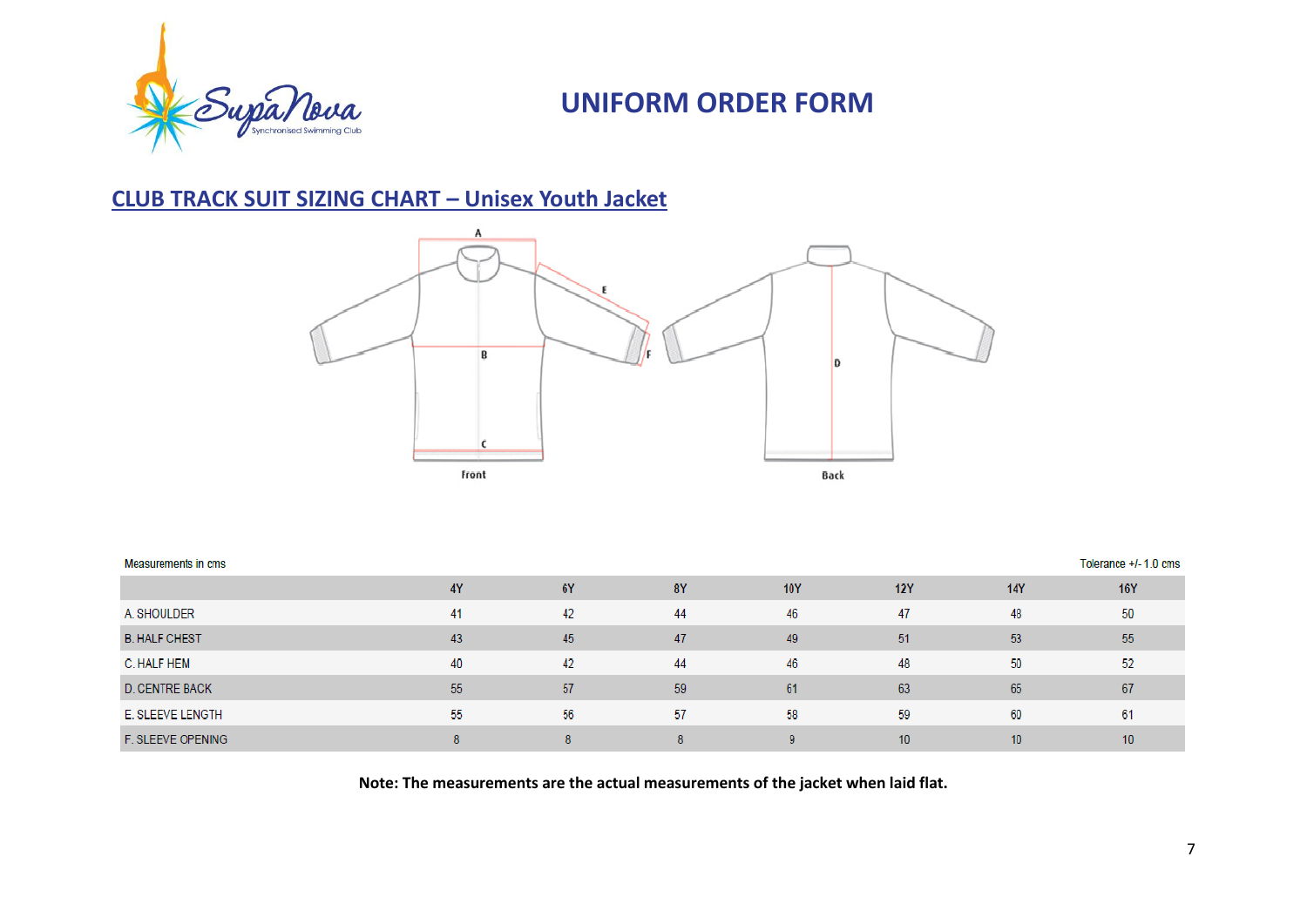

### **CLUB TRACK SUIT SIZING CHART - Ladies Jacket**



| <b>Measurements in cms</b> |    |     |                 |    |    |    | Tolerance +/- 1.0 cms |    |    |
|----------------------------|----|-----|-----------------|----|----|----|-----------------------|----|----|
|                            | 8  | 10  | 12 <sup>2</sup> | 14 | 16 | 18 | 20                    | 22 | 24 |
| A. HALF CHEST              | 52 | -54 | 56              | 58 | 60 | 63 | 66                    | 69 | 72 |
| <b>B. HALF HEM</b>         | 49 | 51  | 53              | 55 | 57 | 59 | 62                    | 65 | 68 |
| <b>C. CENTRE BACK</b>      | 63 | 65  | 67              | 69 | 71 | 74 | 77                    | 78 | 82 |
| <b>D. SLEEVE LENGTH</b>    | 78 | 79  | 80              | 81 | 82 | 83 | 85                    | 87 | 88 |
| E. HALF SLEEVE OPENING     | 10 | 10  | 10              |    | 12 | 12 | 12                    | 13 | 14 |

**Note: The measurements are the actual measurements of the jacket when laid flat**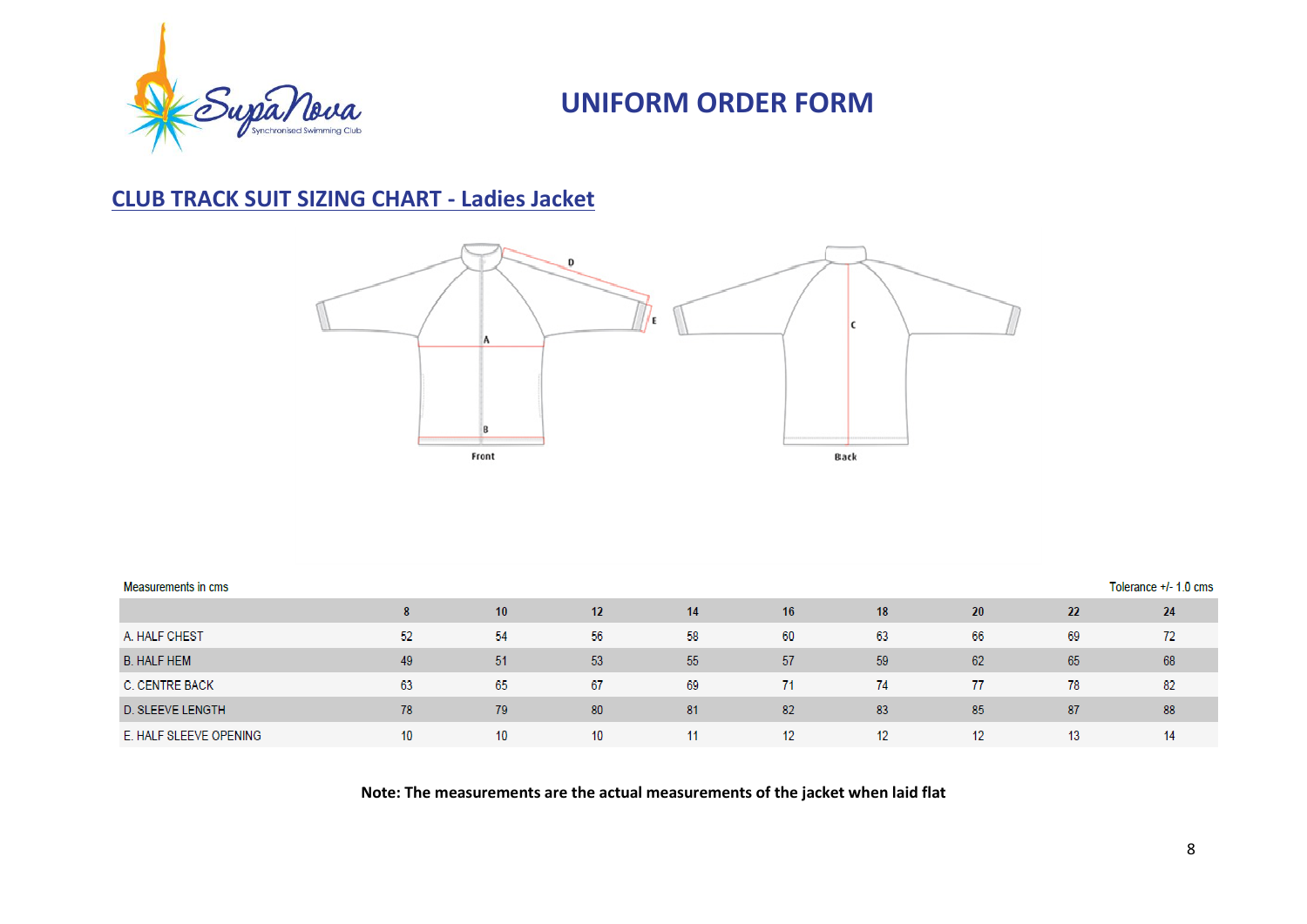

### **CLUB TRACK SUIT SIZING CHART – Unisex Youth Pants**



| Measurements in cms          |    |           |           |            |            |            | Tolerance $+/-1.0$ cms |
|------------------------------|----|-----------|-----------|------------|------------|------------|------------------------|
|                              | 4Y | <b>6Y</b> | <b>8Y</b> | <b>10Y</b> | <b>12Y</b> | <b>14Y</b> | <b>16Y</b>             |
| . TO FIT WAIST CIRCUMFERENCE | 56 | 60        | 62        | 64         | 66         | 68         | 70                     |
| A. WAIST RELAXED             | 24 | 26        | 27        | 29         | 31         | 33         | 34                     |
| <b>B. FRONT RISE</b>         | 25 | 26        | 27        | 28         | 29         | 30         | 31                     |
| <b>C. BACK RISE</b>          | 38 | 29        | 30        | 31         | 32         | 33         | 34                     |
| <b>D. SIDE SEAM</b>          | 71 | 81        | 87        | 91         | 94         | 99         | 104                    |
| E. LEG OPENING               | 17 | 81        | 87        | 91         | 94         | 99         | 104                    |
| F. IN SEAM                   | 50 | 59        | 64        | 67         | 70         | 73         | 78                     |

**Note: The measurements are the actual measurements of the pants when laid flat.**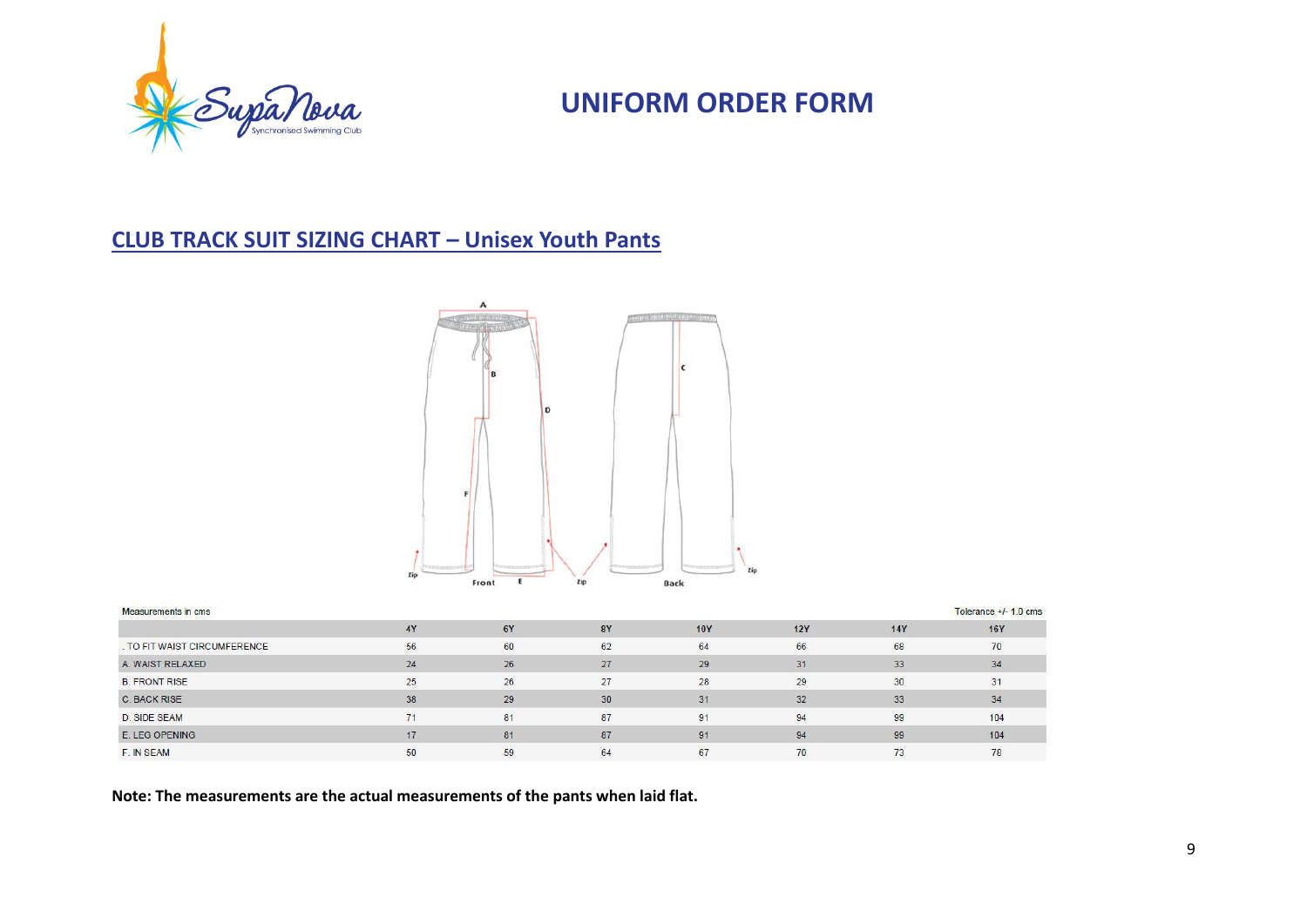

### **CLUB TRACK SUIT SIZING CHART – Ladies Adult Pants**



| <b>Measurements in cms</b> |     |     |     |     |     |     |     |     | Tolerance $+/-1.0$ cms |
|----------------------------|-----|-----|-----|-----|-----|-----|-----|-----|------------------------|
|                            |     | 10  | 12  | 14  | 16  | 18  | 20  | 22  | 24                     |
| TO FIT WAIST CIRCUMFERENCE | 62  | 66  | 72  | 78  | 84  | 90  | 96  | 102 | 108                    |
| A. WAIST RELAXED           | 27  | 29  | 32  | 35  | 38  | 41  | 44  | 47  | 50                     |
| <b>B. FRONT RISE</b>       | 28  | 30  | 30  | 31  | 32  | 34  | 34  | 35  | 36                     |
| C. BACK RISE               | 36  | 37  | 38  | 38  | 40  | 40  | 41  | 42  | 43                     |
| <b>D. SIDE SEAM</b>        | 103 | 105 | 107 | 109 | 111 | 113 | 116 | 119 | 121                    |
| E. LEG OPENING             | 21  | 22  | 23  | 24  | 25  | 26  | 27  | 28  | 29                     |
| F. IN SEAM                 | 77  | 78  | 79  | 80  | 81  | 82  | 83  | 86  | 89                     |

**Note: The measurements are the actual measurements of the pants when laid flat.**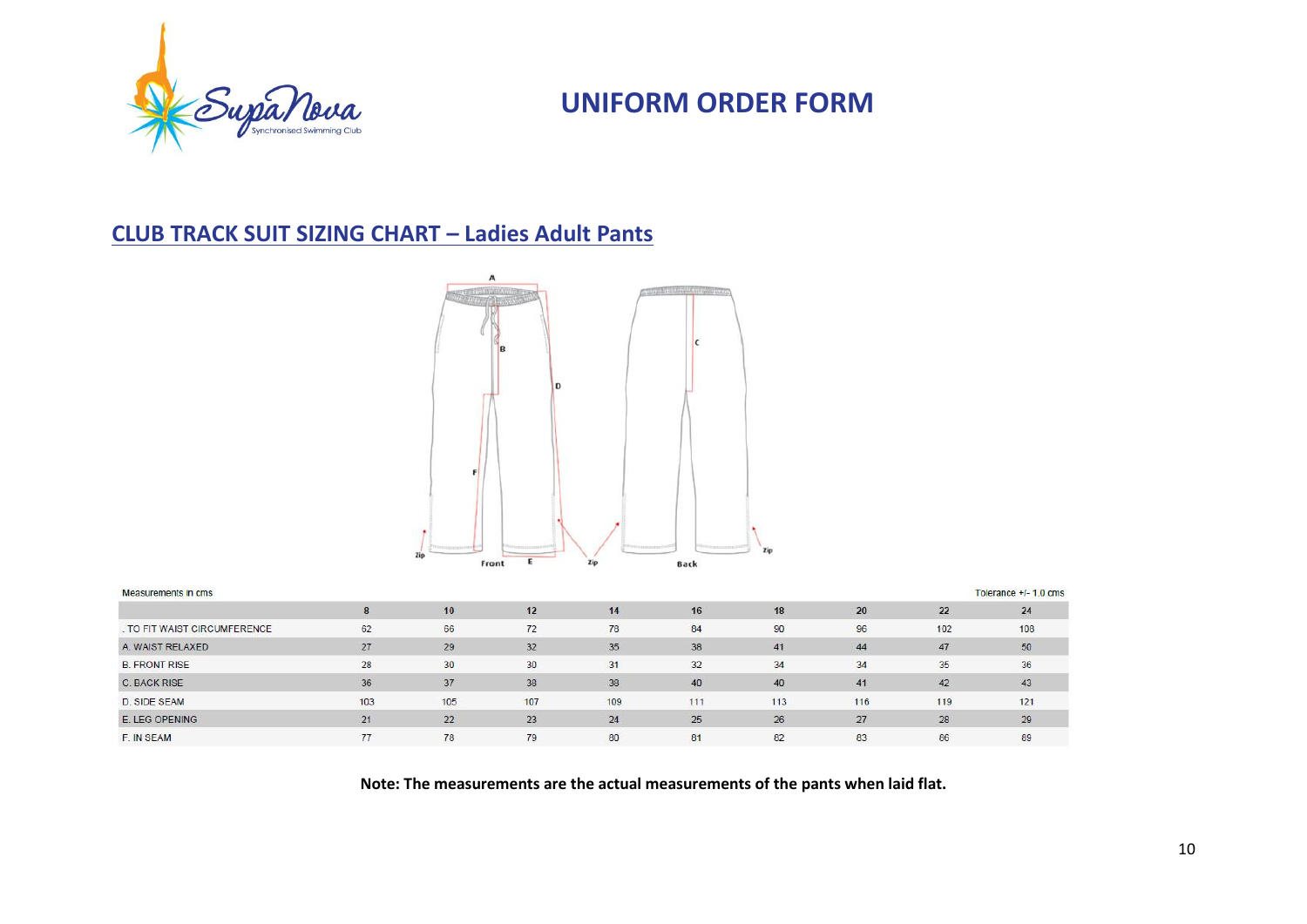

#### **CLUB BATHERS SIZING CHART**

#### **Meadore Bathers SIZES**

#### **INTERNATIONAL SIZING WOMEN**

| <b>UNIVERSAL</b>  | XS. | s  | м  | L  | <b>XL</b> | <b>XXL</b> |
|-------------------|-----|----|----|----|-----------|------------|
| <b>AUSTRALIAN</b> | ô   | 8  | 10 | 12 | 14        | 16         |
| UK                | 6   | 8  | 10 | 12 | 14        | 16         |
| <b>USA</b>        | 2   | 4  | Ö  | 8  | 10        | 12         |
| <b>EUROPEAN</b>   | 34  | 36 | 38 | 40 | 42        | 44         |
| <b>ITALIAN</b>    | 38  | 40 | 42 | 44 | 46        | 48         |
| <b>GERMAN</b>     | 32  | 34 | 36 | 38 | 40        | 42         |
| <b>FRANCE</b>     | 34  | 36 | 38 | 40 | 42        | 44         |
| <b>RUSSIA</b>     | 40  | 42 | 44 | 46 | 48        | 50         |

#### **INTERNATIONAL SIZING GIRLS**

| <b>AUSTRALIAN</b> |         |                           |    | 6 7 8 9 10                                                                   |          | 11        |           |  |
|-------------------|---------|---------------------------|----|------------------------------------------------------------------------------|----------|-----------|-----------|--|
| UК                | $5 - 6$ | 6-7                       | 78 | 89.                                                                          | $9 - 10$ | $10 - 11$ | $11 - 12$ |  |
| USA               |         | $6 \t 5.7 \t 7.8 \t 5.10$ |    |                                                                              | 10       | 11        |           |  |
| EUROPEAN          |         |                           |    | 110-116 cm 116-122 cm 122-128 cm 128-134 cm 134-140 cm 140-146 cm 146-152 cm |          |           |           |  |

\* Use this chart to convert between US, UK, European and Australian kids' sizes.

The American, British and Australian sizes are based on the age of the child, while in Europe the size is based on the child's height in centimeters

#### **BODY MEASURMENTS**

| <b>BUST</b>  | 77cm             | 82cm | 87 <sub>cm</sub> | 92cm  | 97cm  | 102 <sub>cm</sub> |
|--------------|------------------|------|------------------|-------|-------|-------------------|
| <b>WAIST</b> | 60cm             | 65cm | 70cm             | 75cm  | 80cm  | 85cm              |
| <b>HIP</b>   | 87 <sub>cm</sub> | 92cm | 97 <sub>cm</sub> | 102cm | 107cm | 112cm             |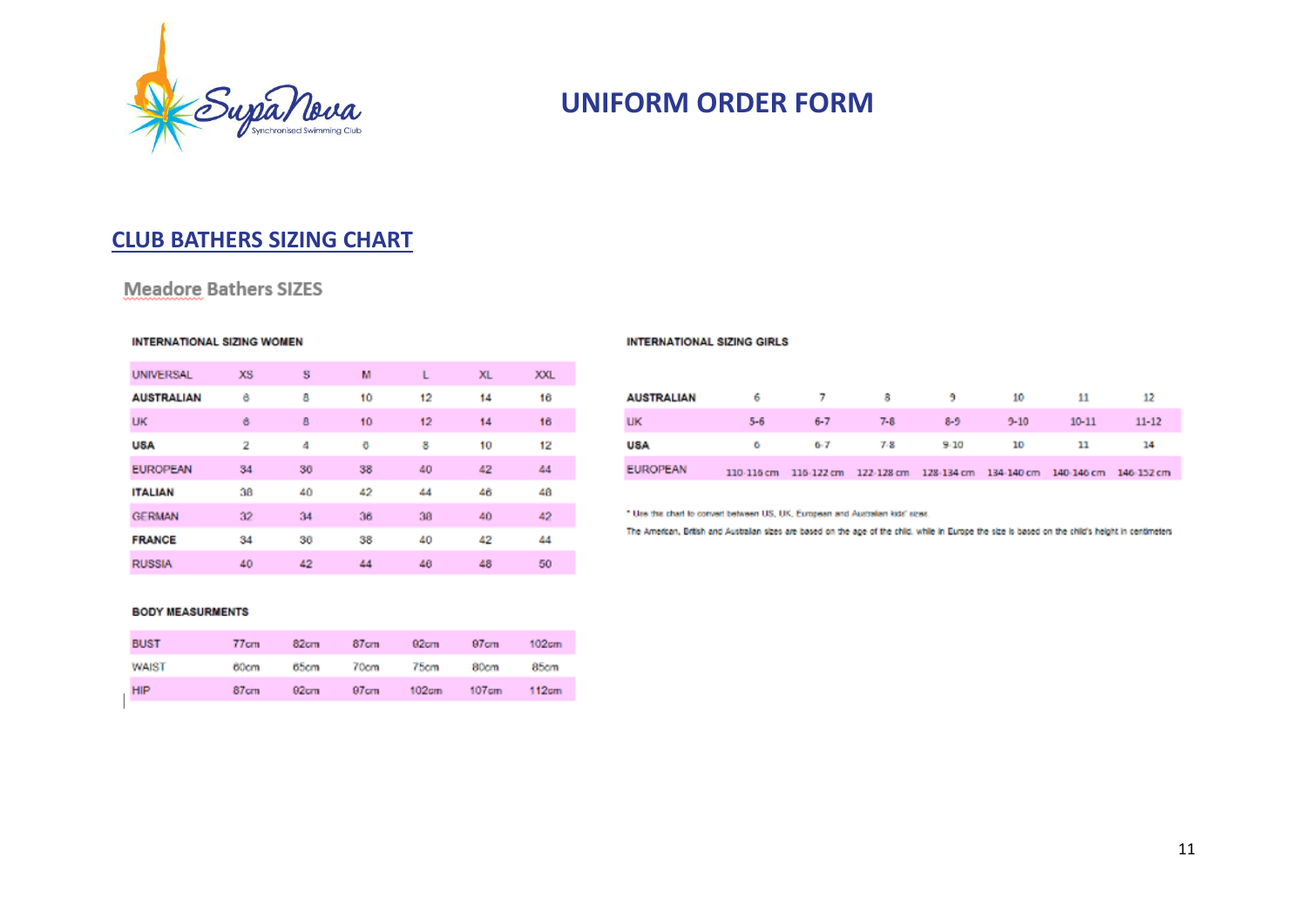

#### **CLUB POLO SIZING CHART – Youth**



| Measurements in 1.0 cm |           |           |           |            |            |            | Tolerance +/- 1.0 cm |
|------------------------|-----------|-----------|-----------|------------|------------|------------|----------------------|
|                        | <b>4Y</b> | <b>6Y</b> | <b>8Y</b> | <b>10Y</b> | <b>12Y</b> | <b>14Y</b> | <b>16Y</b>           |
| A. SHOULDER            | 25        | 26        | 27        | 29         | 31         | 33         | 35                   |
| <b>B. HALF CHEST</b>   | 32        | 33        | 34        | 36         | 38         | 40         | 42                   |
| C. HALF HEM            | 32        | 33        | 34        | 36         | 38         | 40         | 42                   |
| D. CENTRE BACK         | 44        | 46        | 48        | 50         | 52         | 55         | 57                   |
| E. SLEEVE LENGTH       | 6         |           | 8         | 10         | 11         | 11         | 12                   |
| F. SLEEVE OPENING HALF | 14        | 14        | 15        | 15         | 16         | 16         |                      |

**Note: The measurements are the actual measurements of the shirt when laid flat.**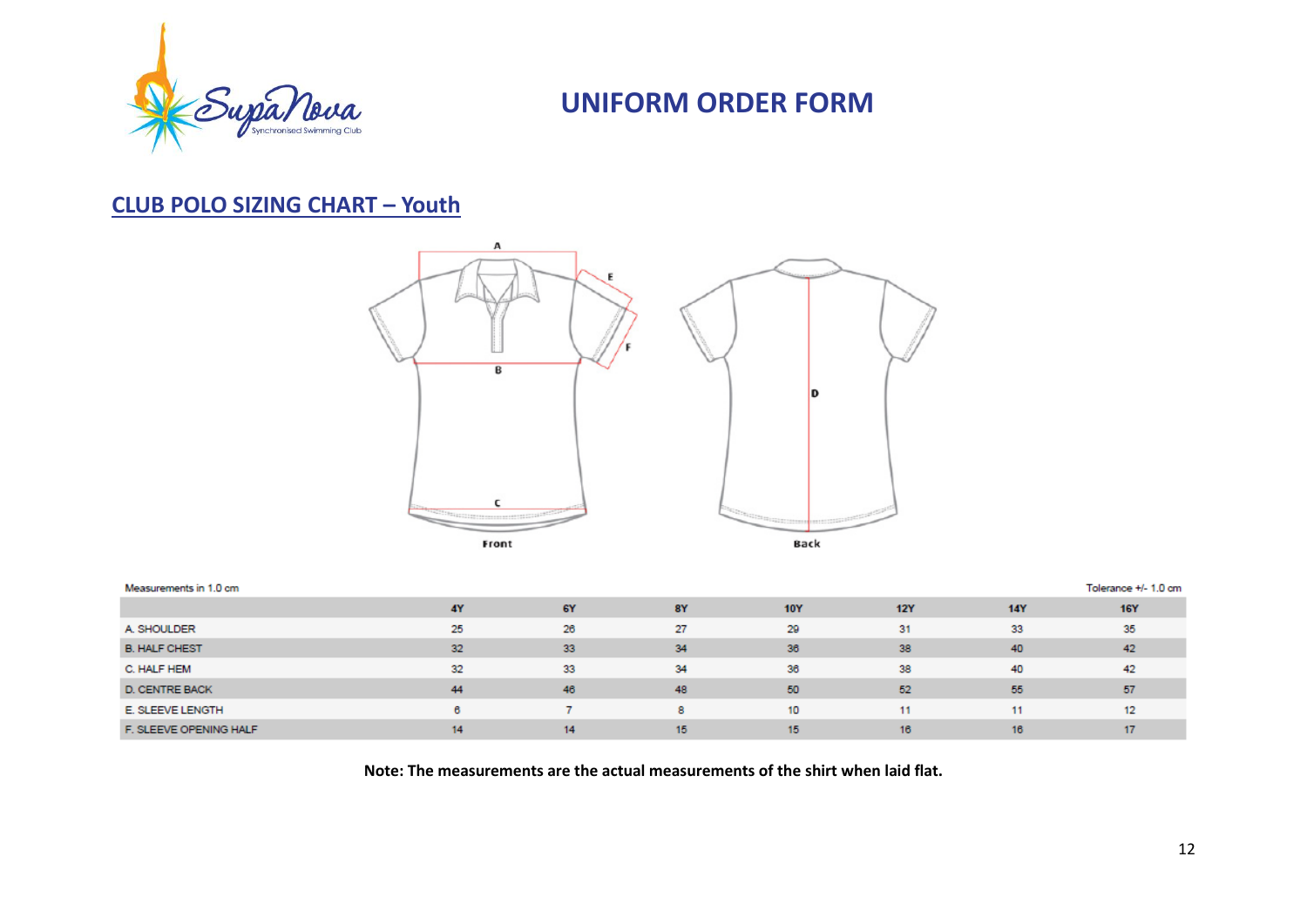

### **CLUB POLO SIZING CHART – Ladies**



| Measurements in cms    |    |    |    |    |    |    |    |     | Tolerance +/- 1.0 cms |
|------------------------|----|----|----|----|----|----|----|-----|-----------------------|
|                        |    | 10 | 12 | 14 | 16 | 18 | 20 | 22  | 24                    |
| A. SHOULDER            | 38 | 40 | 42 | 44 | 46 | 48 | 50 | 52  | 54                    |
| <b>B. HALF CHEST</b>   | 47 | 49 | 51 | 53 | 55 | 58 | 60 | 63  | 66                    |
| C. HALF HEM            | 47 | 49 | 51 | 53 | 55 | 58 | 60 | 63  | 66                    |
| <b>D. CENTRE BACK</b>  | 62 | 64 | 66 | 68 | 70 | 72 | 74 | 76  | 78                    |
| E. SLEEVE LENGTH       | 14 | 15 | 16 | 17 | 18 | 19 | 20 | 21  | 22                    |
| F. SLEEVE OPENING HALF | 15 | 16 | 16 | 17 | 17 | 18 | 18 | 19. | 19                    |

**Note: The measurements are the actual measurements of the shirt when laid flat.**